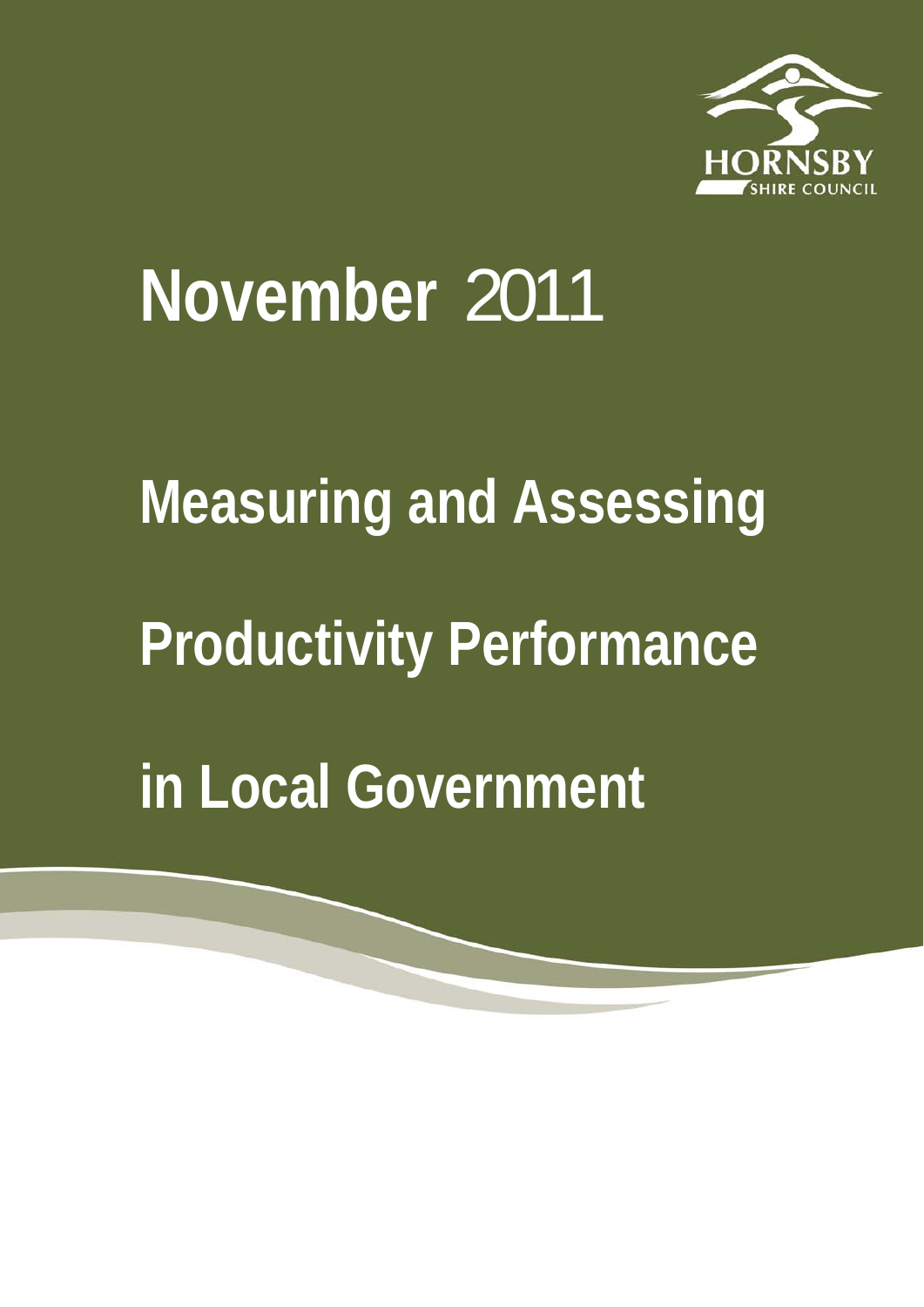

Hornsby Shire Council appreciates this opportunity to comment and respond to the Independent Pricing and Regulatory Tribunal (IPART) discussion paper titled 'Measuring and Assessing Productivity Performance in Local Government'.

Council is of the opinion that well managed local governments have been incorporating productivity improvements into annual budgets for the past twenty years. This has been necessary to address rate pegging which often has not kept pace with inflation.

It has also been necessary to enable councils to deliver an ever increasing suite of services in the face of cost shifting by other levels of government. Cost shifting has been conservatively estimated to cost Hornsby Shire Council and its community millions of dollars each year.

For these reasons Council does not support productivity indicators, nor does it support the discounting of the annual rate peg amount, and offers the following responses to the IPART questions.

|                | <b>IPART Questions</b>                                                                                                                                                                                                                                           | <b>Hornsby Shire Council's responses</b>                                                                                                                                                                                                                                                                                                                                                                                                                                                                                                          |
|----------------|------------------------------------------------------------------------------------------------------------------------------------------------------------------------------------------------------------------------------------------------------------------|---------------------------------------------------------------------------------------------------------------------------------------------------------------------------------------------------------------------------------------------------------------------------------------------------------------------------------------------------------------------------------------------------------------------------------------------------------------------------------------------------------------------------------------------------|
| $\mathbf{1}$   | Is the current method of using an<br>economy-wide measure of<br>productivity and then discounting it<br>for application to the NSW local<br>government sector the most<br>appropriate for future years?<br>If so, which ABS series would be<br>most appropriate? | IPART, in their research for the 2011/12<br>rate peg, concluded that no established<br>measure of NSW local government<br>productivity exists.<br>On that basis it would seem the current<br>method of discounting an economy-wide<br>measure is inappropriate.                                                                                                                                                                                                                                                                                   |
| $\overline{2}$ | If not, what alternative measure<br>would be more appropriate for<br>determining a productivity factor?                                                                                                                                                          | NSW councils have been subject to the<br>system of rate pegging for many years.<br>Rate pegging by its nature has forced<br>productivity improvement in NSW because<br>the rate peg amount has often been less<br>than the CPI, thereby requiring councils to<br>improve productivity in order to maintain<br>service levels.<br><b>IPART</b> will determine the rate peg based on<br>a local government index.<br>Council questions why IPART requires a<br>productivity discount be applied to a rate<br>peg based on a local government index. |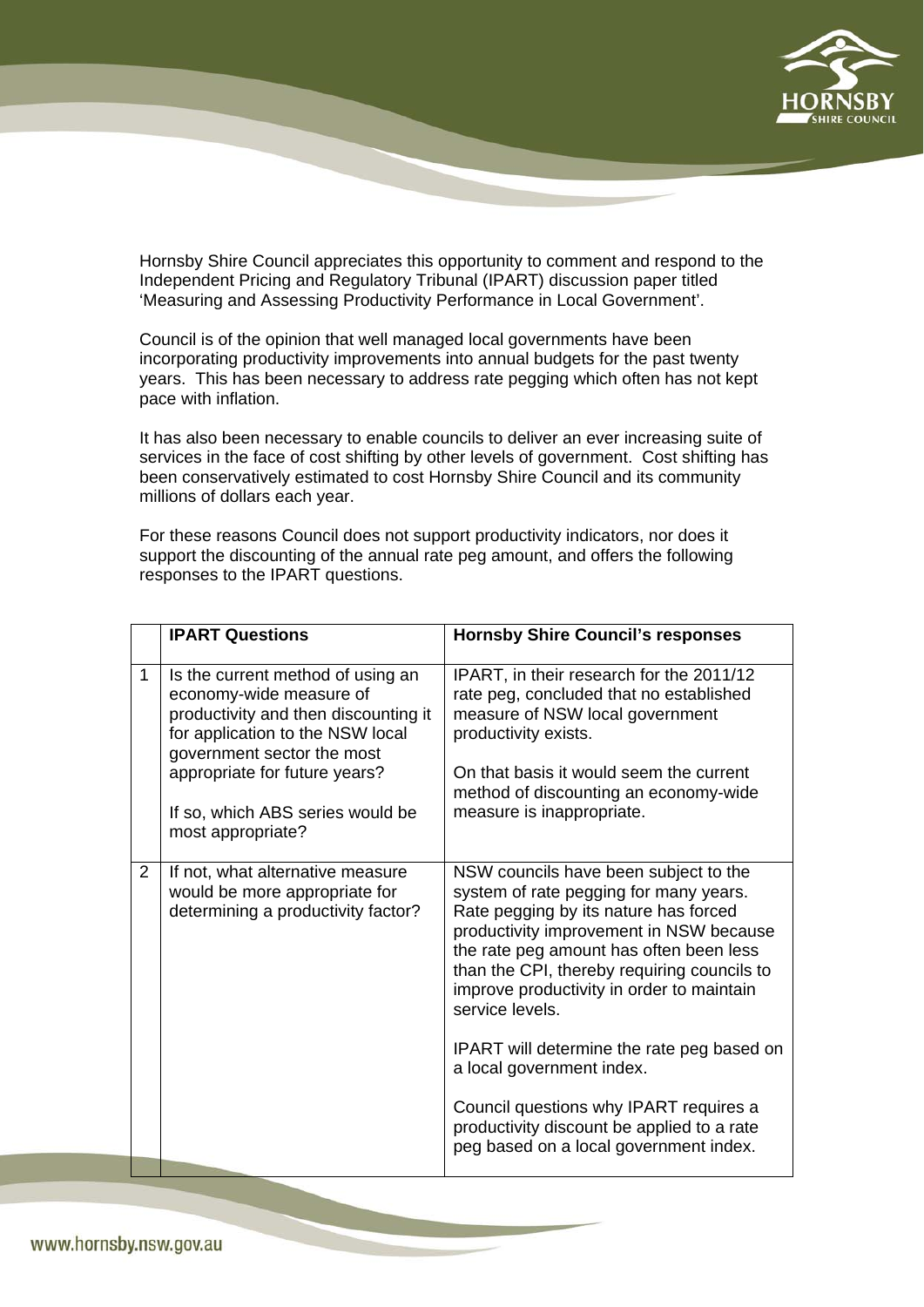

| 3              | Can councils measure some or all<br>of their productivity in physical<br>units of inputs or prices paid for<br>inputs? | Some productivity can easily be measured,<br>for example people visiting libraries or<br>accessing information via council's web<br>page. Other productivity improvements<br>such as improved asset maintenance which<br>in turn extends the useful life of the asset<br>but does not directly correlate to expanded<br>use of the asset can not be measured. |
|----------------|------------------------------------------------------------------------------------------------------------------------|---------------------------------------------------------------------------------------------------------------------------------------------------------------------------------------------------------------------------------------------------------------------------------------------------------------------------------------------------------------|
| 4              | Are productivity improvements able<br>to be captured in the Long Term<br><b>Financial Plan?</b>                        | Yes. Hornsby Shire Council has included<br>productivity in its LTFP, for example<br>Council does not apply an allowable<br>increase to some non-labour related costs.<br>Staff are expected to maintain service<br>levels and therefore must become more<br>productive.                                                                                       |
| 5              | What indicators should IPART use<br>in assessing the productivity of<br>councils?                                      | Hornsby Shire Council does not wish to put<br>forward a comment on indicators because<br>each council faces different challenges and<br>therefore universal indicators are of little<br>value.                                                                                                                                                                |
| 6              | How can indicators be improved<br>over time?                                                                           | Time based indicators provide a relevant<br>basis for judging performance within a<br>council. Time based indicators are of no<br>value when comparing amongst councils<br>because there are too many variables.                                                                                                                                              |
| $\overline{7}$ | Are net costs of individual services<br>useful in measuring and comparing<br>council performance?                      | Net costs may be useful providing<br>inclusions and exclusions are specific. For<br>example the DLG comparative data for<br>community services \$ per capita does not<br>specify whether services such as museums<br>are included or not, similarly how should<br>governance costs be included in any per<br>capita measurement and which costs?              |
|                |                                                                                                                        | While there may be benefit in being able to<br>compare competitiveness amongst<br>Councils, it is the different manner in which<br>costs are aggregated that influences the<br>result and often does not reflect the true<br>costs of service delivery. For example the<br>allocation of indirect costs is not consistent                                     |